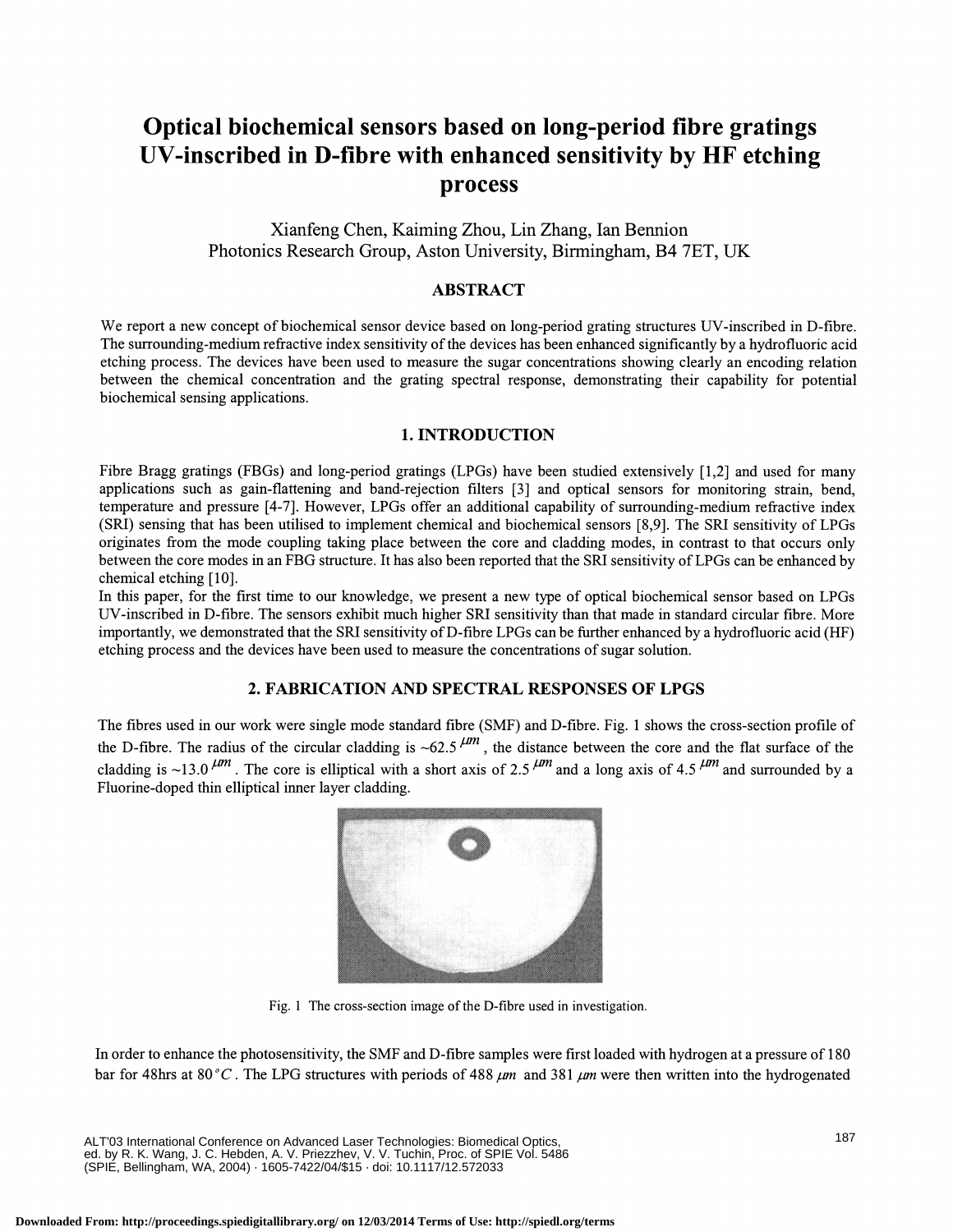SMF and D-fibre samples using a 244nm UV laser and the point-by-point method. After the exposure, the LPGs were annealed at 80 $^{\circ}$ C for 24hrs to stabilise their optical properties. The spectral responses of the LPGs were measured using a system incorporating a broadband light source, a polariser and a polarisation controller, and an optical spectrum analyser. The typical transmission spectra of LPGs in SMF and D-fibre are illustrated in Fig. 2a & b, respectively, exhibiting several broad attenuation resonances in the wavelength range from l300nm to l700nm.



Fig. 2 Typical transmission spectra ofLPGs in (a) SMF and (b) D-fibre. Note: there are two sets of modes (represented by solid and dotted lines respectively) corresponding to two polarisation states.

The transmission loss peaks of LPGs were generated by the light coupling from the core mode to the cladding modes in the forward propagating direction at the phase match wavelengths. In the case ofthe D-fibre LPG, two sets ofloss peaks can be observed as shown in Fig. 2b, corresponding to the two polarisation states resulted from the birefringence effect from the D-shaped cladding and the elliptical core.

## 3. HF ETCHING EXPERIMENT

In order to effectively control the LPG etching process, we first investigated the etching rate using 10% HF dilute solution using non-grating-containing fibres. Twenty samples ofeach SMF and D-fibre were immersed in the HF solution and were taken out in turn in every 10min. The samples with different etched claddings were then examined and measured using a microscope with high magnification. Fig. 3a displays the cross-section profile of a D-fibre sample etched for 40mm and Fig. 3b plots the cladding radiuses of the SMF and D-fibre and the distance between the core and the flat surface of D-fibre against etching time, showing a etching rate of  $\sim 0.068 \mu m/min$ . The cladding on the flat side of the D-fibre was almost etched off after  $\sim$ 173min, leaving the core exposing to the air on this side.



Fig. 3 (a) The cross-section profile of a D-fibre etched for 40mm. (b) The cladding radiuses of SMF and D-fibre and the distance between core and flat surface of D-fibre against etching time.

188 Proc. of SPIE Vol. 5486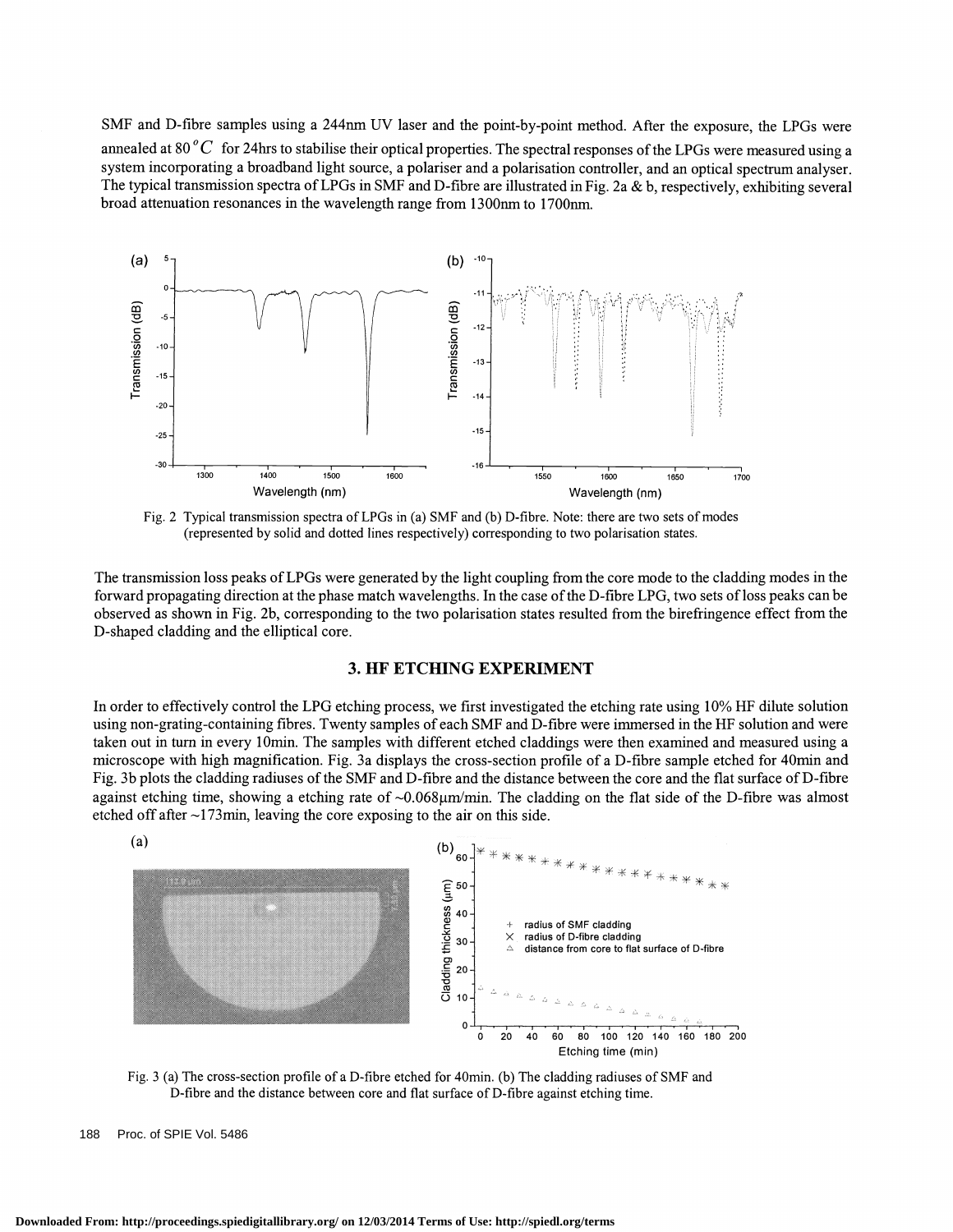The spectral evolution of D-fibre LPG under HF-etching was then investigated. Fig. 4 depicts the spectral evolution of the D-fibre LPG during the etching process, clearly showing that the four coupled cladding modes were red-shifting with decreasing cladding thickness.



Fig. 4 The spectral evolution of an LPG in D-fibre against the etching time.



Fig. 5 Spectral evolutions of LPGs in SMF (a, b) and D-fibre (c, d) before etching (a, c) and after being etched for 40mm (b, d).

Proc. of SPIE Vol. 5486 189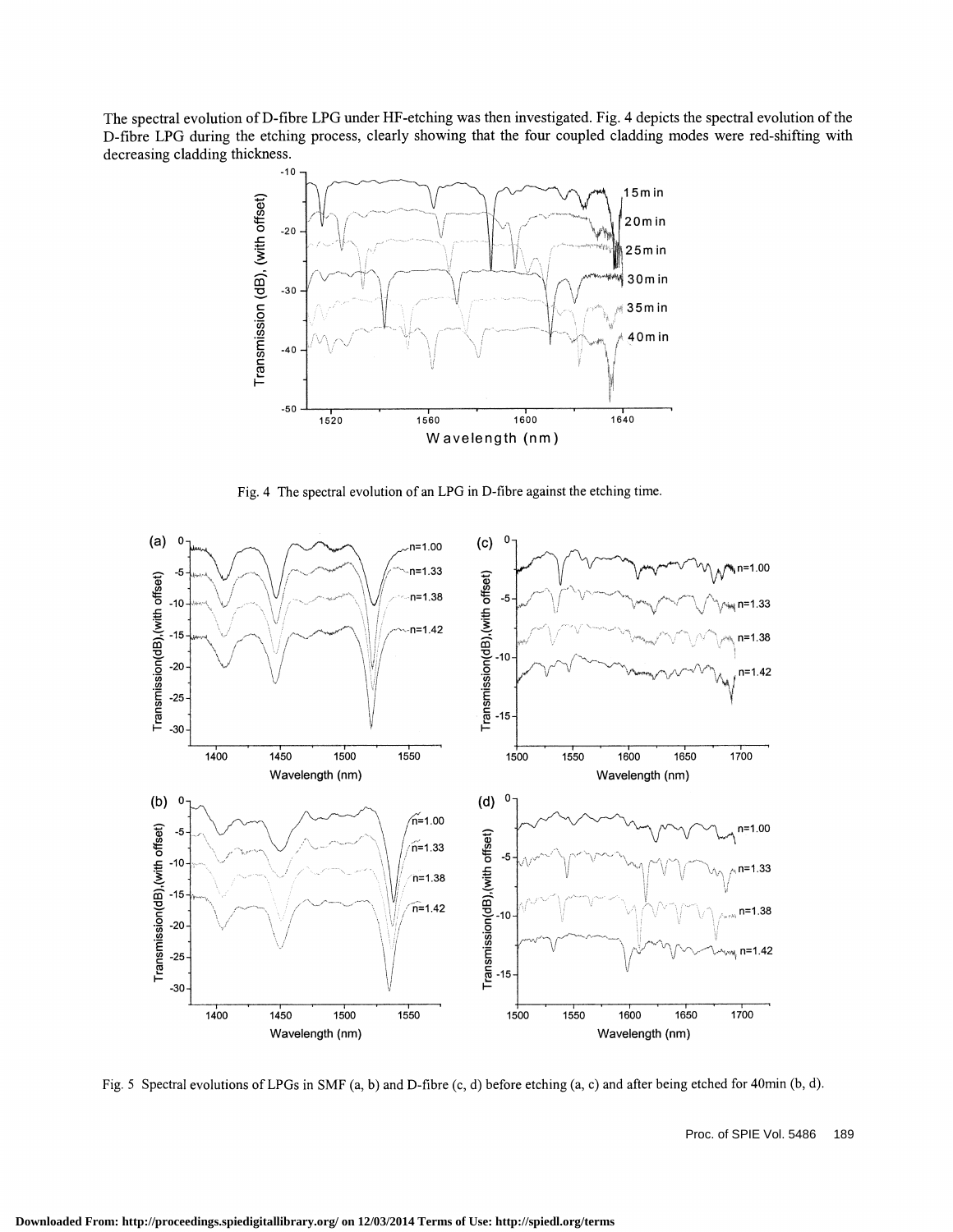#### 4. LPGS AS SENSORS FOR SUGAR CONCENTRATION MEASUREMENT

Two LPGs UV-inscribed in SMF and D-shape fibre were used to measure the concentrations of sugar solution before and after they were subjected to the etching treatment. The LPG was placed in a V-grooved metal plate filled in with the sugar solution and its spectral response was measured using the system described in section 2. After each measurement, the grating and the plate were carefully cleaned before applying next solution. The sugar solution with concentrations ranging from 0% to 60% were measured using both SMF and D-fibre LPGs. In the D-fibre case, because the light can couple from the core mode to cladding modes with either polarisation state, the polariser and polarisation controller were used to maintain one polarisation state throughout the measurement. It was also ensured that there was no measurable changes caused by the fibre positioning and thermal fluctuation in the experiment.

Fig. 5 shows the spectral evolutions induced by sugar concentration change for the LPGs in SMF (a: without etching; b: etched for 40mm) and in D-fibre (c: without etching; d: etched for 40mm), respectively. It is clear that the transmission loss bands ofthe LPGs are blue-shifting with increasing sugar concentration and the shift-rate greatly depends on the fibre type and the etching state.

Because the sensing mechanism of the LPGs is based on the grating response to the change of SRI, we have calibrated the correlation between the refractive index and the concentration of sugar solution using the data from reference [11].

| Table 1. Refractive Index of Sugar Solution ( $C_1, H_2, O_1$ ) |       |       |       |       |       |       |      |       |
|-----------------------------------------------------------------|-------|-------|-------|-------|-------|-------|------|-------|
| Mass% of sugar solution                                         | 10    | 20    | 30.   | 40    | 50    | 60    | 70   | 80    |
| Refraction Index                                                | 1.348 | 1.364 | 1.381 | 1.400 | 1.420 | 1.442 | .465 | 1.491 |

The resonance shifts against the refractive index of the sugar solution for three cladding modes of the LPG in SMF and two in D-fibre before and after the etching treatment are plotted in Fig.5. Two trends can be clearly recognised from the figure: (1) the three modes of the LPG in SMF exhibit much smaller SRI sensitivities than the two modes in D-fibre before and after the etching; (2) the etching process has significantly sensitised the SRI response of the D-fibre LPGs. Making a quantitative comparison between Fig. 5a and 5b, the SRI sensitivity ( $\Delta\lambda/\Delta n$ ) of the high order mode of the LPG in D-fibre has been increased from 30nm/0.11 to 46nm/0.11 after 40min etching.



Fig. 6 Wavelength shifts against refractive index of the sugar solution for three cladding modes in SMF and two modes in D-fibre before etching (a) and after being etched for 40min (b).

#### 5. CONCLUSIONS

The detailed and comparative investigation has been conducted to implement SRI sensing employing the LPGs UV-inscribed in SMF and D-fibre and sensitised by HF etching process. The results from the study clearly reveal that the

190 Proc. of SPIE Vol. 5486